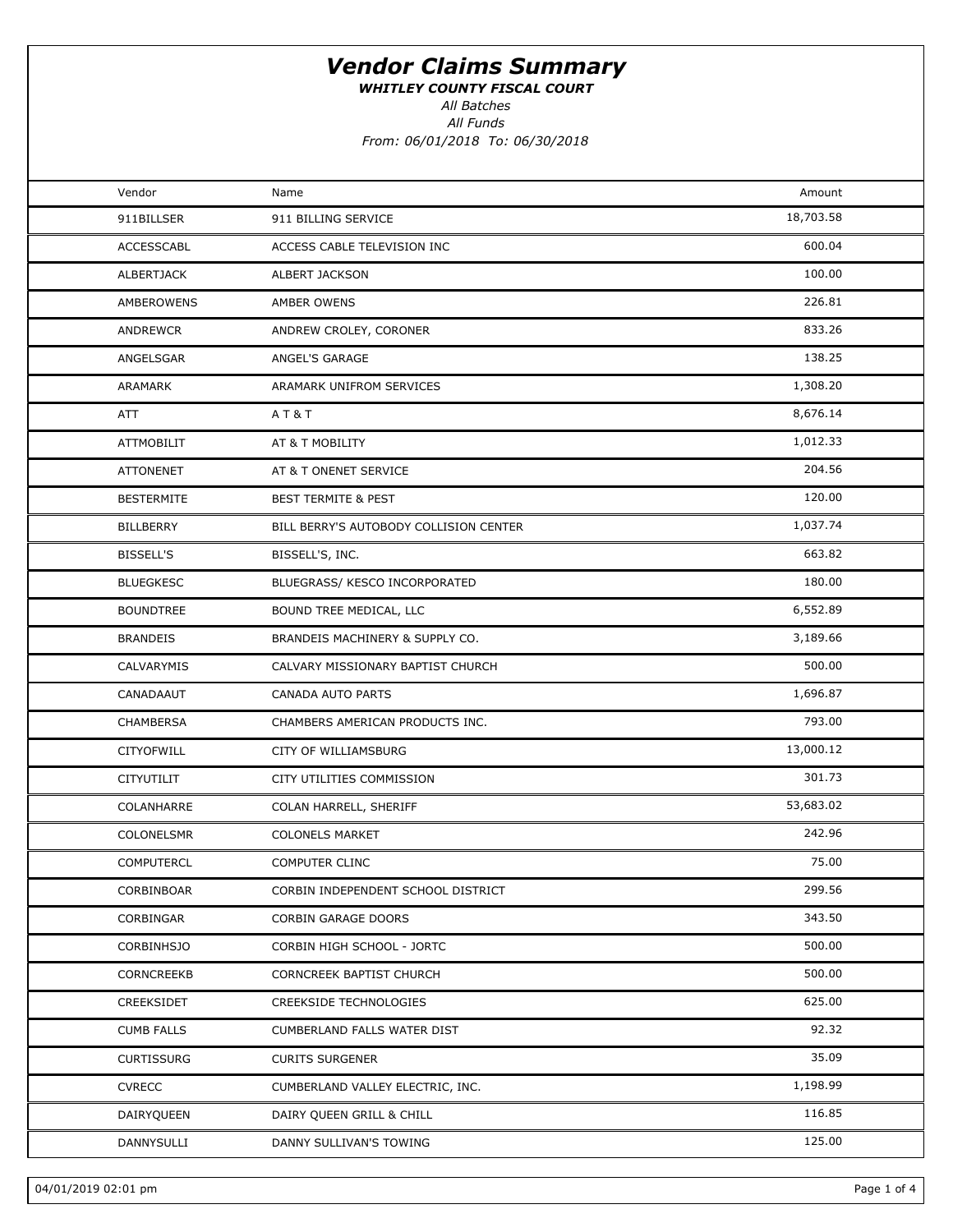WHITLEY COUNTY FISCAL COURT

All Batches

All Funds

| Vendor            | Name                              | Amount    |  |
|-------------------|-----------------------------------|-----------|--|
| DAV               | DAV                               | 885.85    |  |
| <b>DCELEVATOR</b> | D C ELEVATOR COMPANY, INC.        | 1,675.00  |  |
| DELTADEN          | DELTA DENTAL OF KENTUCKY          | 1,709.86  |  |
| DELTAGAS          | DELTA NATURAL GAS CO., INC.       | 2,127.74  |  |
| DONNAROSE         | DONNA ROSE COMPANY, INC.          | 898.00    |  |
| <b>EASTERNSTA</b> | <b>EASTERN STAR</b>               | 500.00    |  |
| ELLISONSAN        | ELLISON SANITARY SUPPLY CO., INC. | 878.78    |  |
| EMBLEMENTE        | EMBLEM ENTERPRISES INC.           | 117.00    |  |
| EMERGMEDP         | EMERGENCY MEDICAL PRODUCTS, INC   | 2,350.03  |  |
| <b>EMLYNVFD</b>   | <b>EMLYN VFD</b>                  | 576.00    |  |
| <b>ENVIRWASTE</b> | ENVIRONMENTAL WASTE SYSTEMS, LLC  | 280.00    |  |
| EVERBANKCO        | TIAA COMMERICAL FINANCE INC       | 334.93    |  |
| <b>EZCOUNTRY</b>  | <b>EZ COUNTRY</b>                 | 495.00    |  |
| FASTENALCO        | FASTENAL COMPANY                  | 44.11     |  |
| FELICIAEAT        | FELICIA FORE                      | 49.77     |  |
| FIRSTBAPRO        | FIRST BAPTIST CHURCH - ROCKHOLDS  | 500.00    |  |
| <b>FLEETMATIC</b> | FLEETMATICS USA, LLC              | 300.00    |  |
| GEDRIVEIN         | G & E DRIVE-IN                    | 140.00    |  |
| GREATAMERI        | GREAT AMERICA FINANCIAL SERVICES  | 197.97    |  |
| GUARDIANIN        | <b>GUARDIAN INSURANCE</b>         | 253.48    |  |
| HARDEE'S          | HARDEE'S                          | 179.90    |  |
| HARPPRINTI        | HARP ENTERPRISES, INC.            | 22,763.12 |  |
| HIGHTECHRE        | HIGH TECH RESCUE, INC.            | 254.00    |  |
| <b>HINKLECONT</b> | HINKLE CONTRACTING COMPANY LLC    | 15,597.94 |  |
| <b>HOLSTONGAS</b> | <b>HOLSTON GASES</b>              | 3,195.95  |  |
| HOUSEOFREF        | <b>HOUSE OF REFUGE</b>            | 500.00    |  |
| IGA               | HOMETOWN IGA #57                  | 573.86    |  |
| <b>JACKROADEN</b> | JACK ROADEN PLUMBING              | 150.00    |  |
| <b>JACKSFORKC</b> | JACK'S FORK CHURCH OF GOD         | 500.00    |  |
| <b>JAMESJONES</b> | JAMES JONES EXCAVATING            | 5,642.40  |  |
| JEFFGRAY          | JEFFREY L. GRAY                   | 7.70      |  |
| JIMCOLEMAN        | <b>JIM COLEMAN LTD</b>            | 673.67    |  |
| <b>JOEHILLELE</b> | JOE HILL ELECTRICAL               | 910.00    |  |
| <b>JOHNCOINC</b>  | JOHNCO, INC.                      | 53.53     |  |
|                   |                                   |           |  |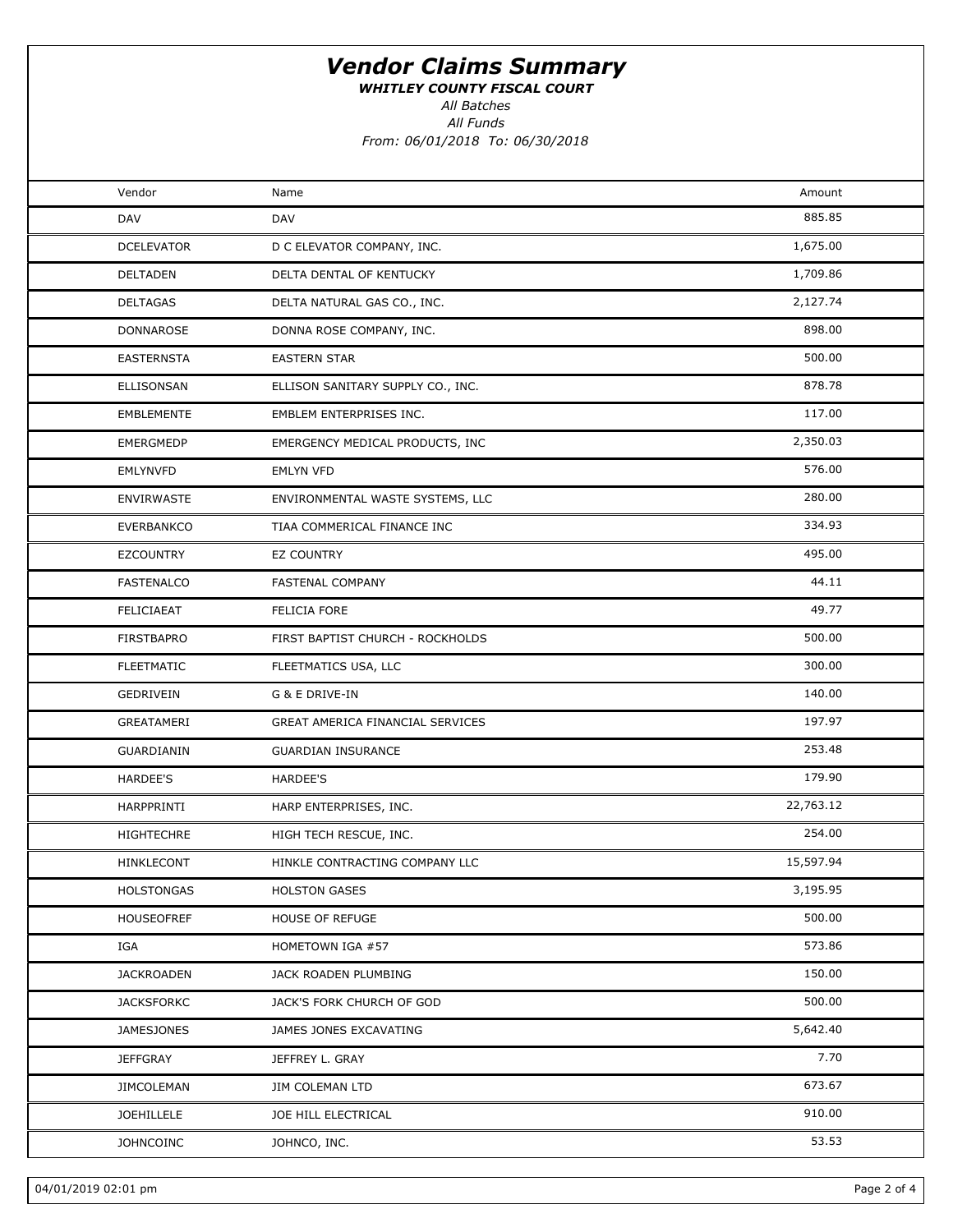WHITLEY COUNTY FISCAL COURT

All Batches

All Funds

| Vendor            | Name                                | Amount    |  |
|-------------------|-------------------------------------|-----------|--|
| <b>JOHNDURHAM</b> | JOHN DURHAM                         | 760.00    |  |
| <b>JOHNNYWHE</b>  | JOHNNY WHEELS OF WILLIAMSBURG, INC  | 183.80    |  |
| <b>JOHNSONCON</b> | JOHNSON CONTROLS FIRE PROTECTION LP | 2,055.46  |  |
| <b>JONESPITST</b> | JONES PIT STOP                      | 161.00    |  |
| KACOLEAS          | KACO LEASING TRUST                  | 2,605.77  |  |
| <b>KAYSCHWART</b> | KAY SCHWARTZ, COUNTY CLERK          | 27,011.00 |  |
| <b>KELLWELLFO</b> | KELLWELL FOOD MANAGEMENT            | 41,485.08 |  |
| <b>KENTENAD</b>   | KEN TEN ADVERTISING                 | 10,495.34 |  |
| <b>KENTUCKYUT</b> | KU                                  | 13,293.24 |  |
| <b>KENWAYDIS</b>  | KENWAY DISTRIBUTORS                 | 69.08     |  |
| KNOXCOUTIL        | KNOX COUNTY UTILITIES COMMISSION    | 80.01     |  |
| KYCOAL            | KY COAL COUNTY COALITION, INC.      | 1,500.00  |  |
| <b>LIDAPOWERS</b> | LIDA J. POWERS                      | 681.68    |  |
| LONDONRADI        | LONDON RADIO SERVICE                | 217.87    |  |
| LYKINSOILC        | LYKINS OIL COMPANY                  | 14,086.87 |  |
| MCGREGOR&A        | MCGREGOR & ASSOCIATES, INC.         | 150.00    |  |
| MONOGRAMME        | MONOGRAM ME                         | 87.00     |  |
| NEWSJOURNA        | <b>NEWS JOURNAL</b>                 | 5,045.26  |  |
| NIGOVERNME        | NI GOVERNMENT SERVICES, INC.        | 73.73     |  |
| NORVEXSUPP        | <b>NORVEX SUPPLY</b>                | 3,332.70  |  |
| <b>OAKGROVE</b>   | <b>OAKGROVE VFD</b>                 | 6,000.00  |  |
| OAKRIDGECH        | OAK RIDGE CHURCH OF GOD             | 500.00    |  |
| OWENSAUTO         | <b>OWENS AUTO PARTS</b>             | 138.36    |  |
| <b>PATTONCHES</b> | PATTON CHESTNUT BINDER, INC.        | 10,814.00 |  |
| <b>PDS</b>        | PRECISION DUPLICATING SOLUTIONS INC | 222.90    |  |
| PENNCARE          | PENNCARE PUBLIC SAFETY TECHNOLOGY   | 564.00    |  |
| PINEYGROVE        | PINEY GROVE METHODIST CHURCH        | 500.00    |  |
| PLEASANTHI        | PLEASANT HILL CHURCH OF GOD         | 500.00    |  |
| POFFCARTIN        | POFF CARTING SERVICE                | 1,219.04  |  |
| PREFERREDL        | PREFERRED LAB SERVICE               | 2,460.00  |  |
| QUALITYCAR        | QUALITY CARE AUTO SERVICE           | 4,885.76  |  |
| QUILL             | <b>QUILL CORPORATION</b>            | 399.27    |  |
| ROBBIEBROW        | ROBBIE BROWN                        | 105.30    |  |
| SEAPPARATU        | SOUTHEAST APPARATUS, LLC            | 3,174.00  |  |